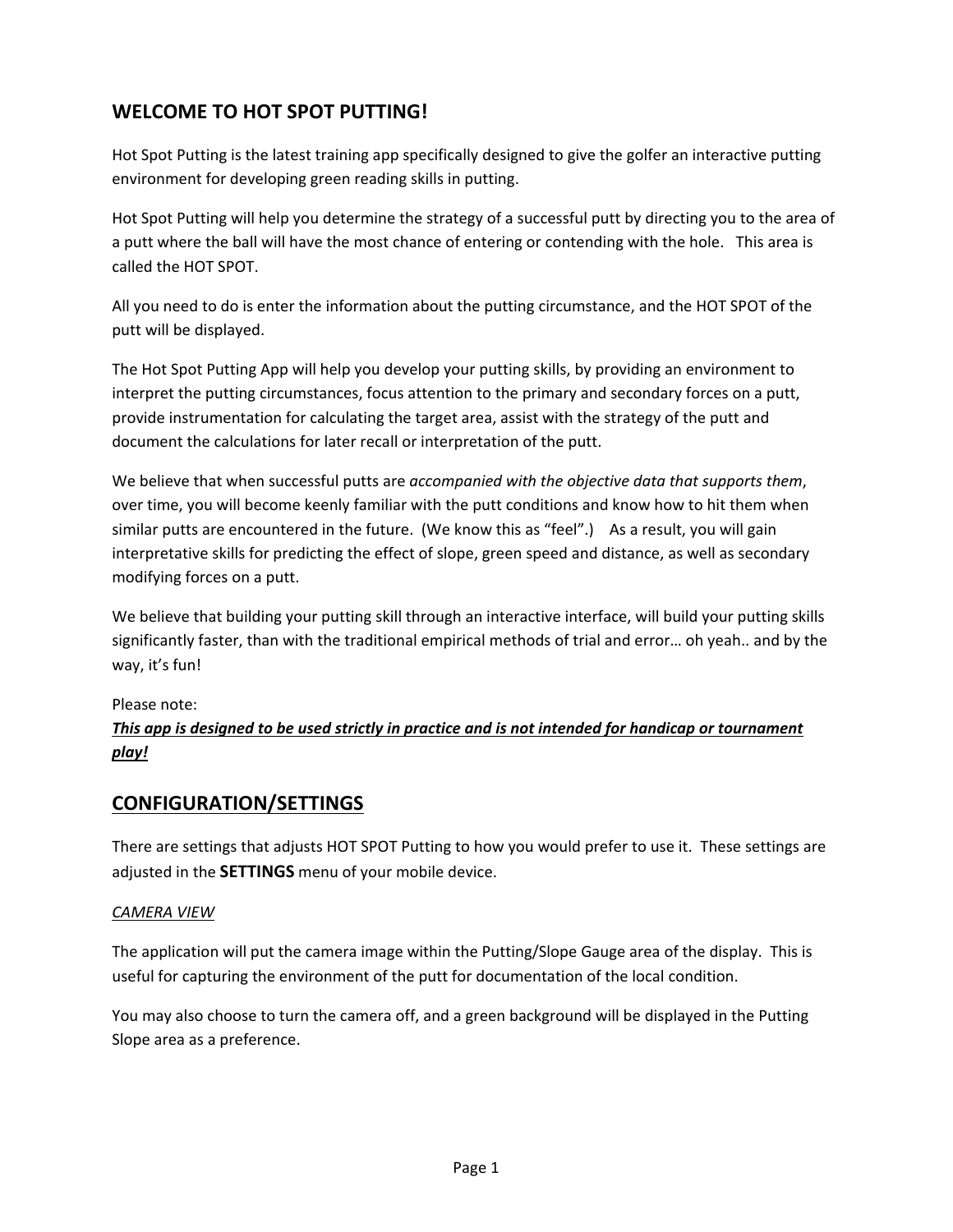#### *UNITS*

The unit of measurement can be set to Imperial or Metric units. Distance selections will be in feet or meters. Hot Spot calculations will be in feet or inches (selectable) for Imperial units. If you select Metric unit of measurement, centimeters or meters (selectable) will be selectable in the program.

#### *Convert Green Speed to Metric*

Green Speed can be displayed a unit in feet or meters independent of the unit of measurement selected for the program. **ON** is for Metric, **OFF** is for Imperial.

### **HOT SPOT PUTTING**

The following information is a description of the controls and how to use them. Please note that values entered do not need to be precise, and every effort should be made to become very accurate with estimating distances, as that is a very important part of golf (especially around the green).

This is the main screen for the interface (unlocked mode):



**DISTANCE** Select the distance of the putt by sliding the indicator to the estimated distance (in feet/meters) for the putt. Players typically pace out the distance with their "golf" stride. Range is 5 to 60ft.

**GREEN SPEED** Select the green speed of the green by sliding the indicator to the proper green speed for the current green. Range is 5ft to 15ft.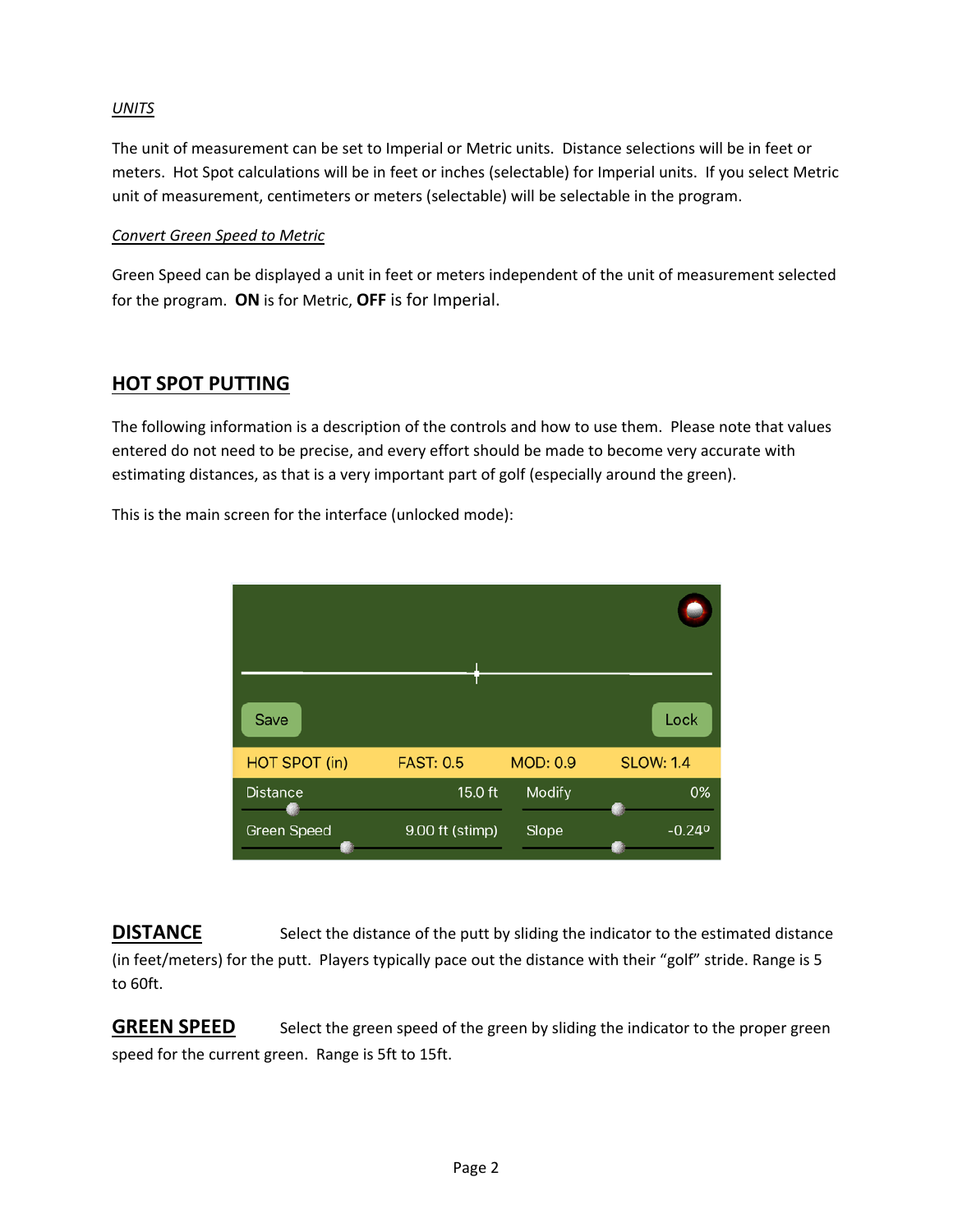Green speed is typically determined using the stimp reading method as conducted by the course greenskeeper. If the green speed is not known, use these guidelines for the most likely green speed:

| Course Type                                | Slow conditions | <b>Normal Conditions</b> | <b>Fast Conditions</b> |
|--------------------------------------------|-----------------|--------------------------|------------------------|
| Public courses                             | 7.0             | 8.5                      | 9.5                    |
| Private courses                            | 9.0             | 10.0                     | 11.0                   |
| Professional level courses and tournaments | $10.0+$         | $11.0+$                  | $13.0+$                |

Wet and dry conditions will affect the speed of the green significantly, so depending on circumstances, green speeds can change in the short term.

Players generally get a good feel for the relative speed of a green, and can enter the estimated speed into the calculator and still achieve successful results.

### **MODIFY**

Select a value to modify the putting calculation by sliding the indicator to the desired amount of modification for the putt.

There are several conditions that modify the break of a putt, and these conditions will affect the ball path to varying degrees.

Secondary modifying forces on a putt are:

*Gradient*: Uphill putts break less. Downhill putts break more.

*Grain & Grass type*: Bermuda grass holds putts on line when against the grain, Bent grass has less of an affect. Depending on the putt and the direction of the grain (and type). The Hot Spot can be affected by its influence.

*Wind*: Moderate to severe wind above 10‐15 miles per hour coming from a specific direction can affect the path of a putt (depending on green speed). Swirling winds can also affect the putt. Please do not test this theory by putting during a tornado.

*Undulations*: These intermittent slopes affect the direction of the ball depending on the size and severity of the undulations.

*Drain Line*: There can be primary and secondary drain lines in greens. (where water will drain to). The angle between the putt location and the drain line could have a significant influence on the HOT SPOT.

The **MODIFY** variable can be employed and allows up to +/‐75% modification to the calculation of the putt, based on the local conditions at play. Player is to develop their judgement as to how these forces influence the hot spot and what adjustments to make.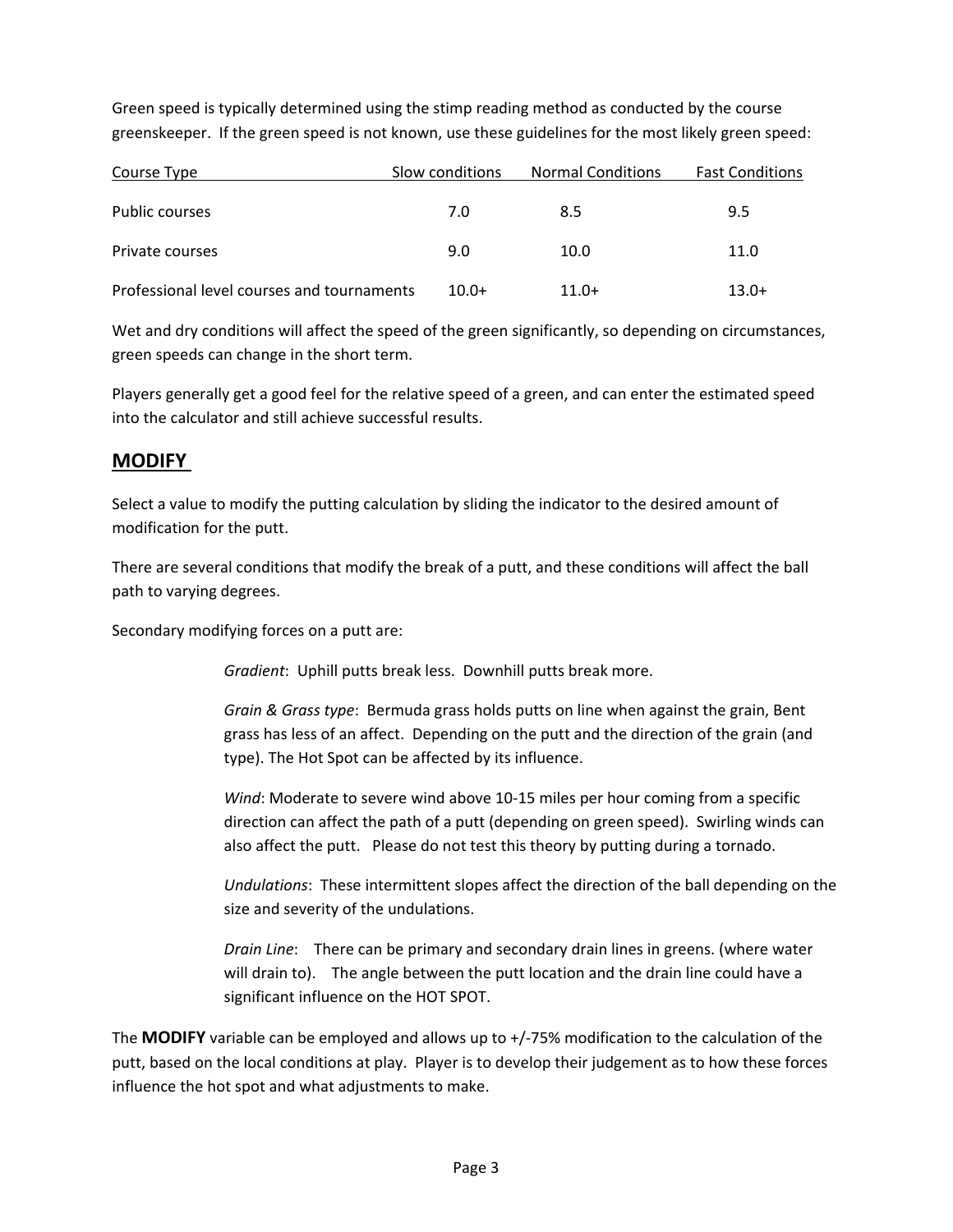See the **MODIFY ADDENDUM** at the end of the Instructions for more information about the use of Modify with typical putts based on a putts proximity to the hole.

## **SLOPE**

Slope is a primary force effecting the putt and is critical in determining how a putt will break.

To obtain a slope reading, hold the unit such that the unit aligns with the perceived slope of the impending shot. Many times, the slope of the putt is revealed at the hole (shorter putts). The hole will show the slope as the cup's vertical penetration shows an angle with the green at the cup. (this is best viewed from a distance of about 18‐20 ft.). The alignment could look like this (sample view) :



Figure 1. Slope Alignment

Other times, the slope of the putt is revealed in the general observation of the high point and low point of the green or an area of the green (longer putts). The player needs to get a feel for the overall slope and align the unit with the best indicator of slope for the shot. (Maybe plumb bobbing wasn't so mysterious after all.)

You could also *place the mobile device on the surface of the green at the hole! (dry conditions please!)*, or location that is most indicative of the slope of the putt. Experiment with different positions to gauging slope and find what works best, this will help you in evaluating putt conditions in the future!

When the Slope is obtained, keep the unit steady and allow a few seconds for the slope gauge to settle. Press the **LOCK** button to lock the slope into the calculation. You can still change other putt values when the Slope value is locked, as well as the unit of measurement. Press the **UNLOCK** button to release the slope value from the calculator.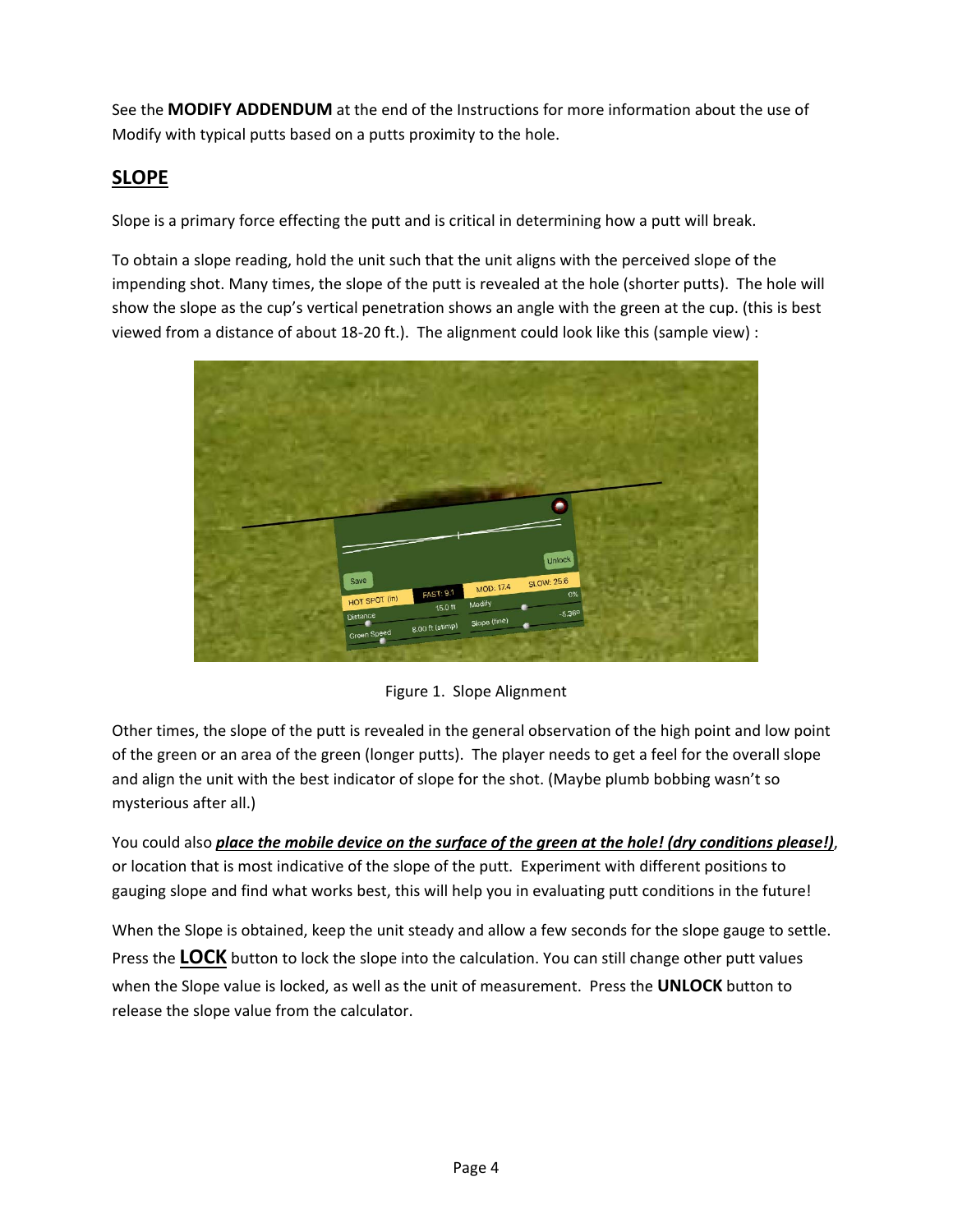Here is a screen shot of the unit in **Lock** Mode:



## **SLOPE (FINE)**

Slope (fine) control allows the user to adjust the captured slope in fine increments.

### **LINE/BREAK**

When the user selects the **LOCK** button, the unit displays the line of the putt as an overlay to the putting area. Press **LINE** or **BREAK** to change the view from the target line to the estimated break line to the hole.

### **HOLE DRAG**

While in **LOCK** mode, Press and Hold the overlay graphic of the Hole. A larger ring will appear. Drag the ring to another point on the screen area (match to camera view of the hole). This will give you an estimated offset distance for the putt. Hole Drag resets when **UNLOCK** is pressed.

### **HOT SPOT**

As the values are entered for the putt, the **HOT SPOT** is displayed in the 3 key fields (as measured from the center of the cup). **FAST**, **MOD** (Moderate) and **SLOW**. These fields indicate the offset of the putt *and the corresponding ball speed condition for that offset.*

*The proper combination of the ball speed and direction within the HOT SPOT will determine the degree of success of the putt.*

**SLOW** is the ball speed at which the largest amount of break is warranted, and requires that the player hit the ball slower to the hole. (visualize the ball entering the cup and only hitting the bottom of the cup using the gravitational effect on the ball). **FAST** is the speed at which the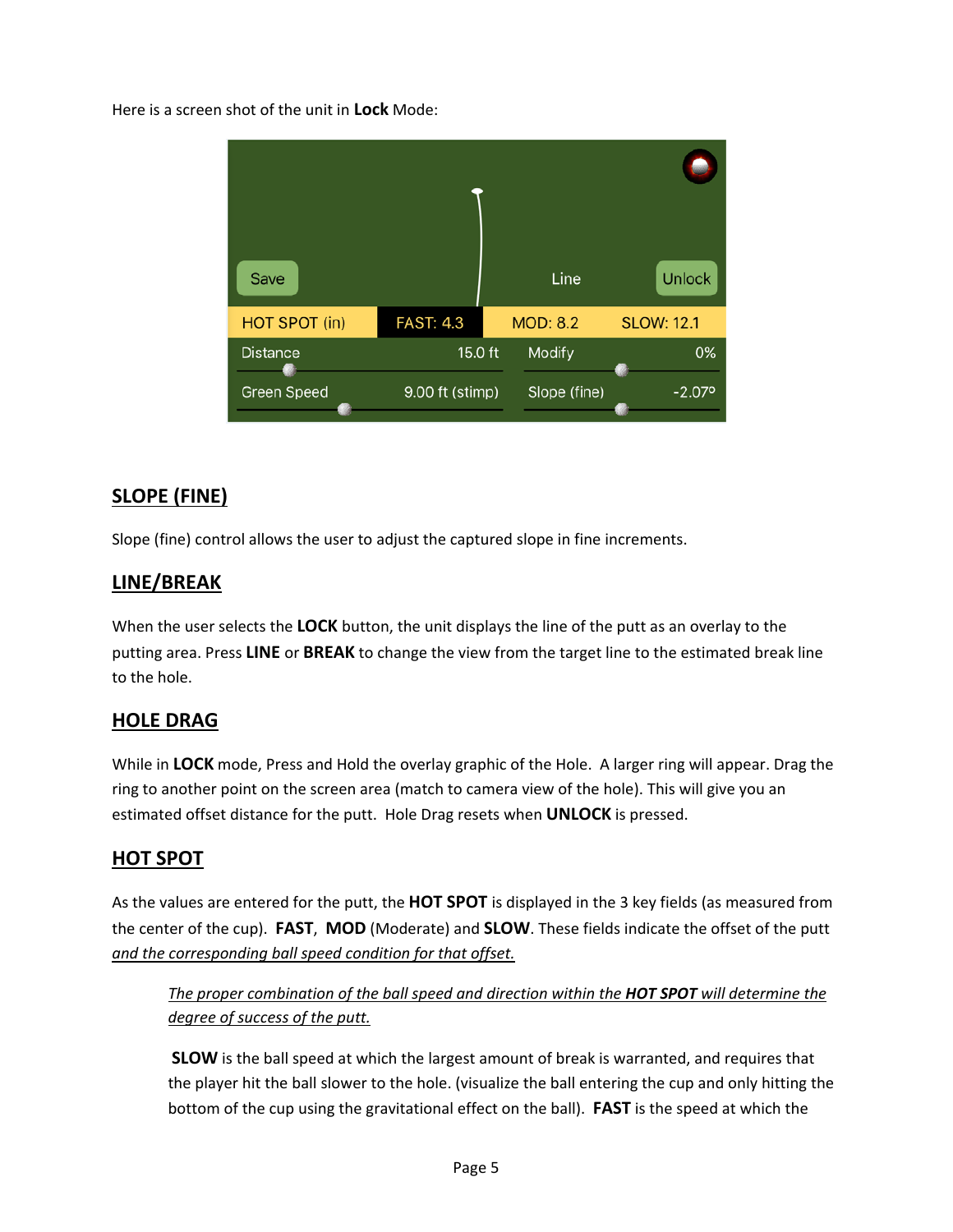least amount of break is needed. It is used for conditions that require a faster ball speed. (visualize the ball hitting the back of the cup when entering the hole using the kinetic energy of the stroke). **MOD** (Moderate) is the ball speed at which the ball enters the cup, as the ball decelerates and gravity has taken effect on the ball (visualize the desirable pace of the moderate speed putt entering the hole).

**The area between the FAST and MOD is the aggressive putt area. The area between MOD and**  SLOW is the LAG putt area. The range between SLOW and FAST is the "HOT SPOT" for the current **putt.**

The default unit of measure for the HOT SPOT is inches (or centimeters if using metric). Press **HOT SPOT** and the unit of measure will change to Feet. This will be handy for longer putts with larger offsets.

To display the offset of a particular putt's ball speed, press the data field for **FAST**, **SLOW** or **MOD** and the **LINE/BREAK** overlay graphics will update for the current offset calculation.

When practicing, it is advised to mark these areas adjacent to the hole (you can use a ballmark or tee). Pick your line within the HOT SPOT depending on the circumstances of the putt. See Figure 2.

## **SAVE**

The **SAVE** function allows the user to save a calculation to the **HISTORY PAGE** (see below). You can view the putt data and photo on the History page. (you can also screen capture the putt information using your devices screen capture function).

### **INFO**

Press the button to view information for HOT SPOT PUTTING. A Side Menu Bar appears and displays icons. Here is a description of the menu bar features:

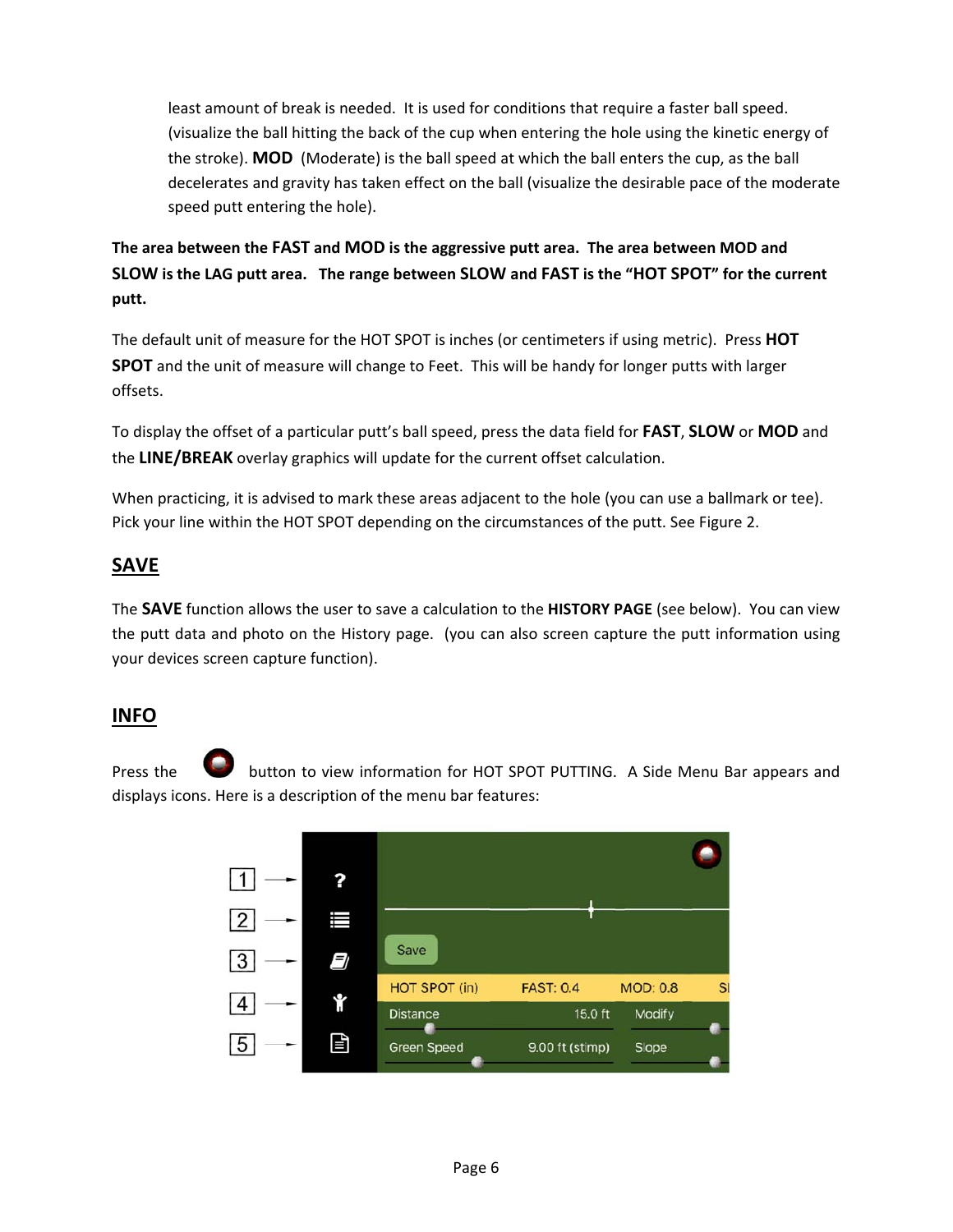- **1. Help**. Hot Spot putting directions (but you already figured that out).
- **2. History**. When you press **SAVE** the data from the putt is saved in the HISTORY File.

When using the **CAMERA** view and saving the putt information a camera icon **C** will appear in the History entry line. Press the Camera icon  $\Box$  to view the captured photo from the putt calculator. To delete an entry, slide the entry to the right and press **DELETE**.

- **3. Putting Exercises**. There are a number of excersizes to improve putting skills. Try these out on a putting green near you.
- **4. Putting Games.** There are a number of putting games that utilize the Hot Spot as part of the strategy of the game. Try these out to see how you fare. 20% of the winnings go to the house.
- **5. Terms & Conditions.** Yep, we have them too.

### **CALCULATING AND PICKING YOUR LINE.**

When the user enters the data for a putt into the calculator and determines all the conditions that are influencing the putt, the player is has determined where the Hot Spot for the putt is located. In practice, it is recommended to mark the 3 points adjacent to the hole to provide target areas for the putt. The 3 points when marked, will provide 2 "lanes" to the hole for the ball. The inner lane is the fast lane, the outer lane is the slow lane. The middle section when the center mark is, is the moderate area.

Hitting the ball into the "Slow Lane" will allow more gravitational effect on the ball. This area of the hot spot is recommended for higher stimp greens (10.0+), higher slope greens and downhill putts.

Hitting the ball into the "Fast lane" will reduce the gravitational effect on the ball. This is recommended for slower stimp green and uphill putts.

Hitting the ball with and intended "MOD" (moderate) speed, the user would aim at the center area of the HOT SPOT. This is recommended for most slightly sloped greens of most speeds. As a point of reference, the moderate speed putt is about 5ft/second on an 8.5 stimp green.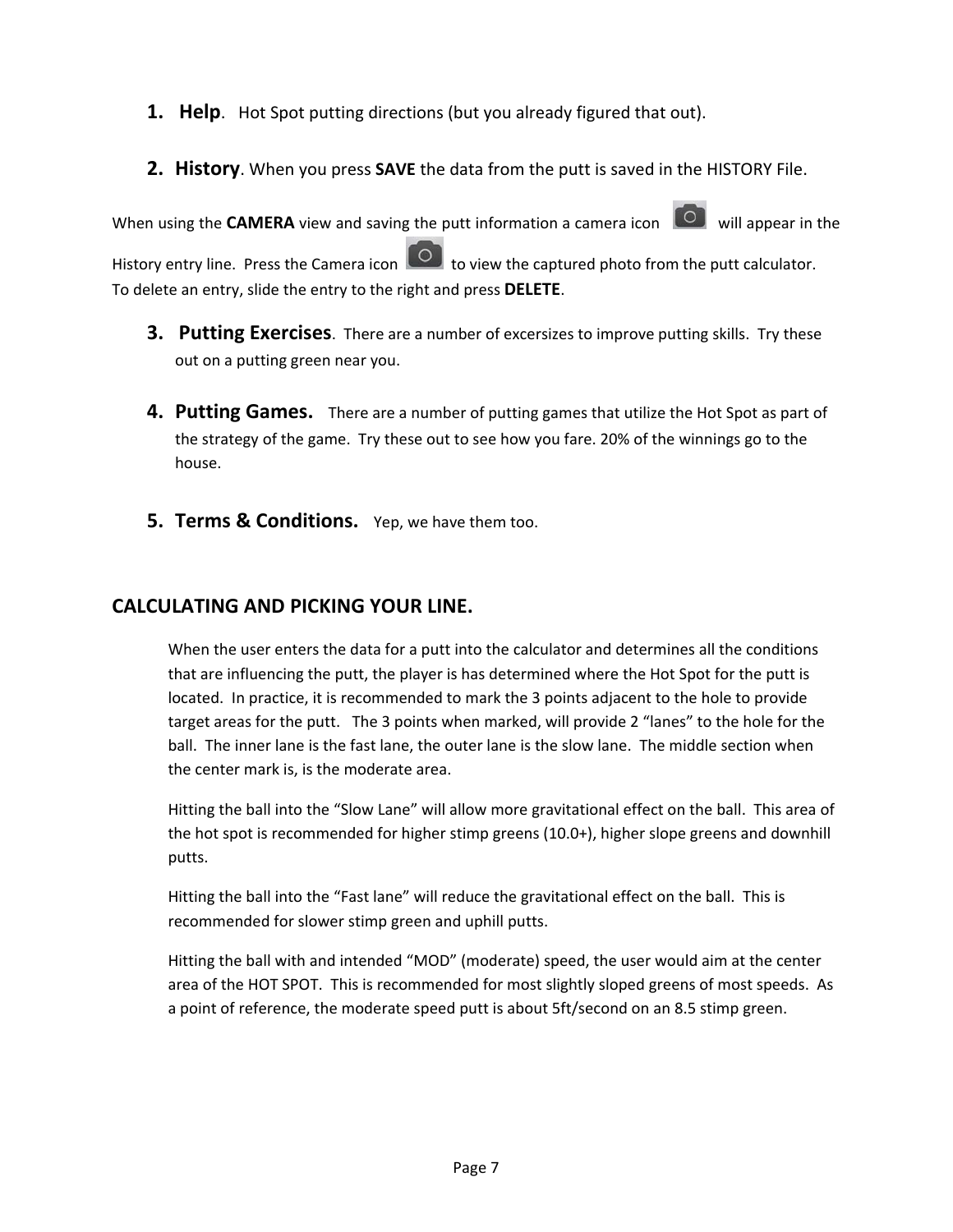

#### Figure 2. HOT SPOT PUTTING MARKER DETAIL

See additional information on this in the HOT SPOT MODIFY ADDENDUM.

### **HOW DOES HOT SPOT PUTTING HELP?**

Hot Spot Putting will help develop your putting skills in a number of ways:

- 1. Hot Spot Putting provides objective putting information to work with, based on the actual conditions of a putt, with a specific calculation that tells you where the Hot Spot is.
- 2. Hot Spot Putting develops the discipline to consider primary and secondary influencing forces in a putt. You enter the information, receive feedback, and make a conscious decisions/commitment on final line and speed of the putt.
- 3. Hot Spot Putting uses objective slope information in degrees. Over time, you will see slopes and start to identify these degrees in regular play. You will develop a better feel for the combination of slope and speed of a putt.
- 4. Hot Spot Putting consistently gives you the same results regardless or course type, location or player's emotion! With a defined target that is objective, you'll witness the result of the putt and objectively compare it to the calculation. Over time, the discipline of managing a putt's variables becomes part of the players putting discipline. Less questionable putts are encountered. Greater confidence, and accuracy is the result.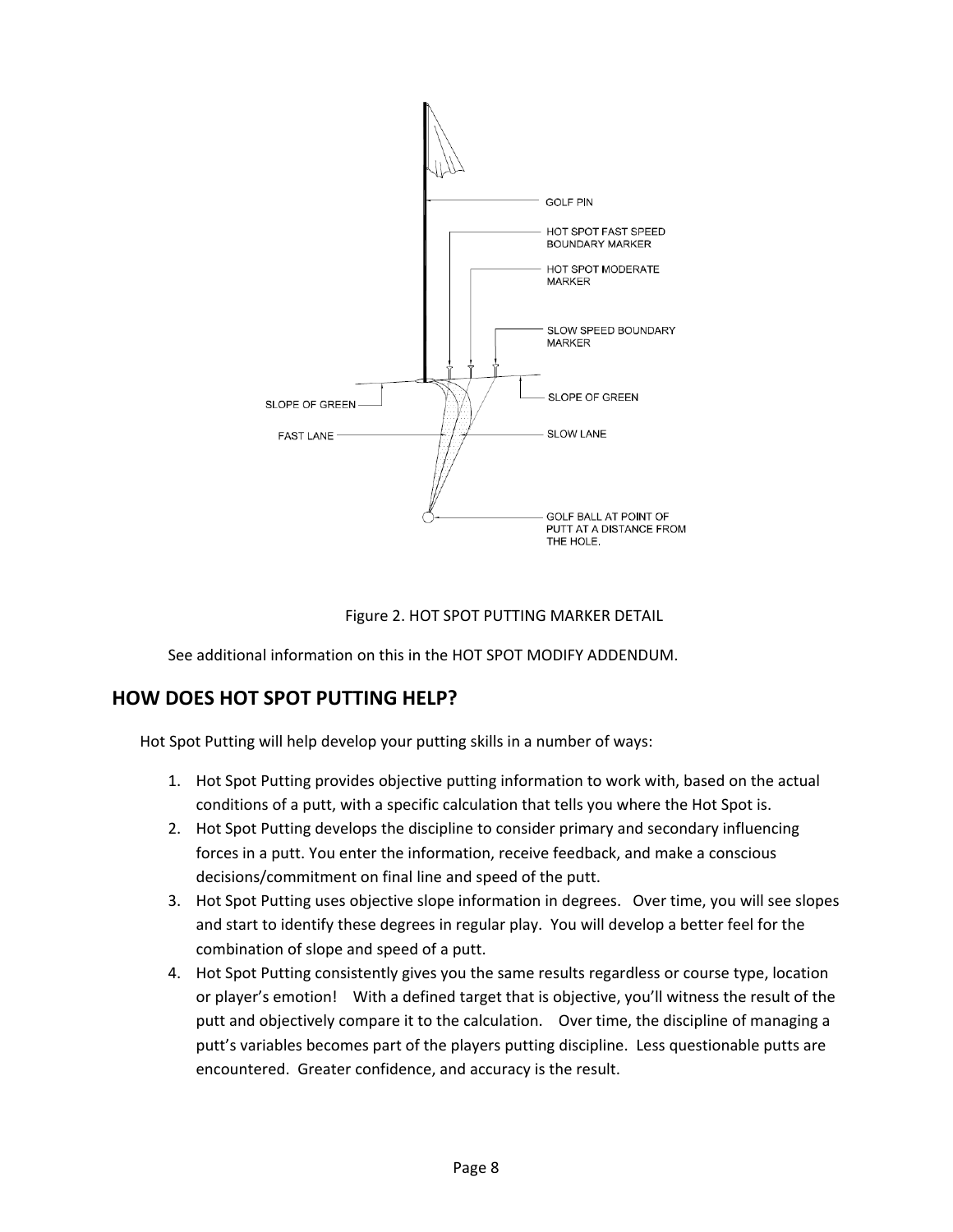5. Hot Spot Putting still needs you to determine the final target line in coordination with a defined ball speed within the Hot Spot. A player's talents are still needed to execute the proper direction, perform good putting technique and produce the proper ball speed envelope. The player must commit to these disciplines. Many times, the player is noncommittal to the putt due to the mystery of where and how hard to hit a putt. With HOT SPOT putting you will demystify putting forever.

Use this unit on your local practice putting green and have some fun. Your first session will be more orientation with the app, but in time, you should quickly become proficient at the controls and the process. After a time, you will start to understand the nuances of distance, slope, green speed, secondary influencing forces and ball speed for a putt. Work with the unit and look for the Hot Spot. Sometimes the putt is a little more complicated than it looks, and the hot spot is harder to determine. This will also develop your critical skill in green reading.

Once you see the calculations start to hit, you will see your putting discipline and confidence increase on the course and your scores should reflect this improvement.

Build your putting skills. Build your confidence in putting with Hot Spot Putting.

Good Luck and Happy Putting!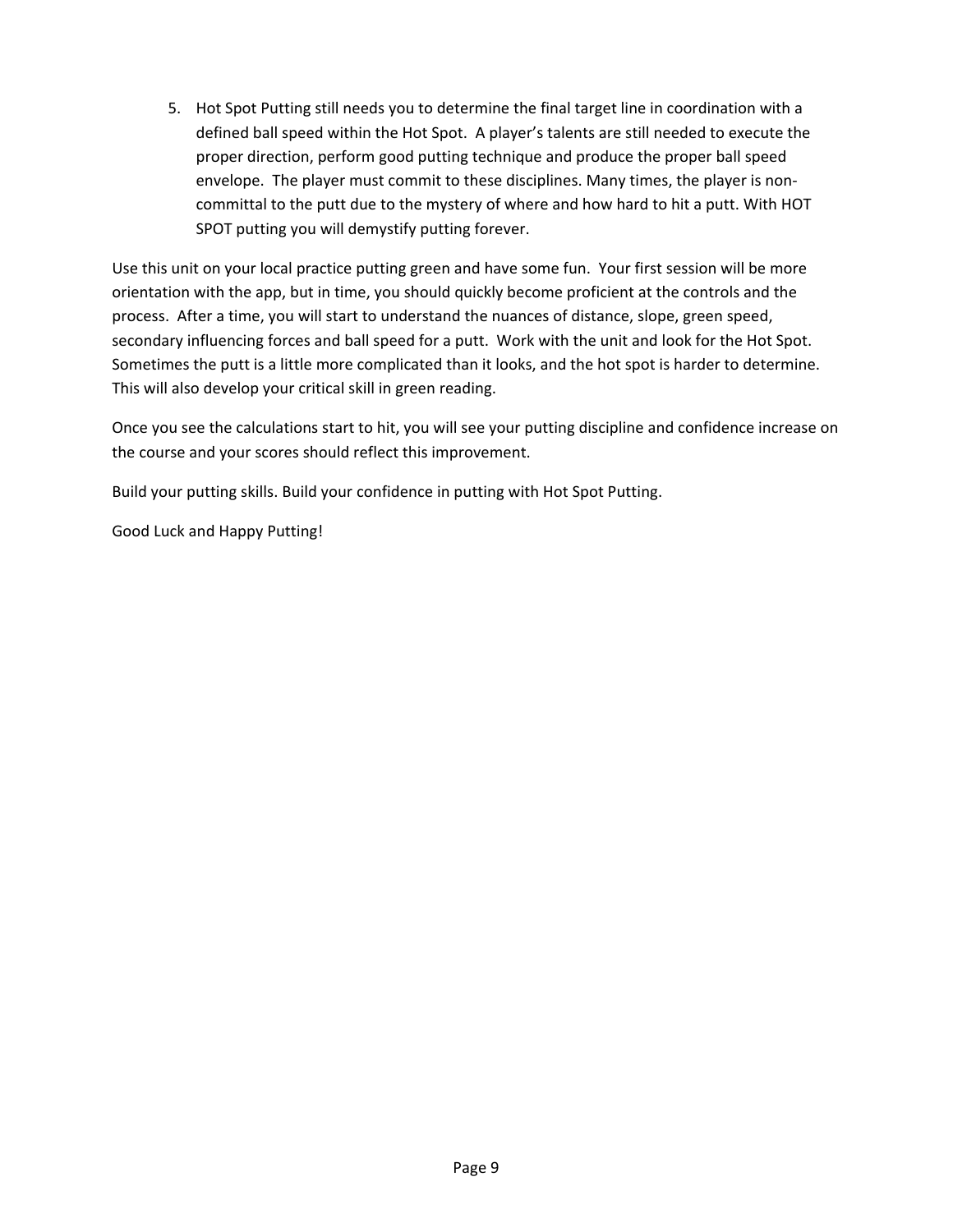# **MODIFY ADDENDUM**

#### **USING THE MODIFY FUNCTION (ADVANCED APPLICATION)**

The **MODIFY** function is a handy feature to change the response of the calculation to fit circumstances where secondary forces will affect the roll of the ball.

The most common affect is gradient (straight uphill or downhill putt). This addendum will address strategy of using **MODIFY** to address gradient. Gradient for the purposes of this addendum is the grade of the putt going uphill or downhill *from the perspective of the drain line below the hole*.

The drain line of a putt is the line at which a putt will ascend or descend the green in the straightest manner allowable by the surface of the green (within 2.125" variance;  $\frac{1}{2}$  cup size). This line is very important when strategizing putts.

Part of the players putting skill is to determine by eye, where the drain line is. Usually it is visible by analyzing the high point and low point on opposite sides of the cup and drawing an imaginary line through those points.

Depending on the severity of the grade of the drain line, gravity will have a proportional effect on the putt. If 0 degrees is the low point of the drain line, there are approximately 360 degrees of angular putts possible from a given radius from the hole.

Depending on the angle of the putt to the drain line (0 degrees) a MODIFY value should be applied to the putt calculation. Here is a suggestion on the Slope angle and Green speed as to when to apply MODIFY a calculation for a putt circumstance that includes gradient.

| Green Speed (ft) | Slope value requiring Modification |
|------------------|------------------------------------|
| $5.0 - 7.5$      | 5 degrees or higher                |
| $8.0 - 11.0$     | 4 degrees or higher                |
| $11.5 - 15.0$    | 3 degrees or higher                |

Depending on the angle of the putt, the **MODIFY** value should be employed in the calculation. The player needs to become familiar with the relative angle of the putt to the hole and to what extent a modification to the calculation needs to be employed.

Refer to Figure 1 for the angle ranges and the recommended modification values.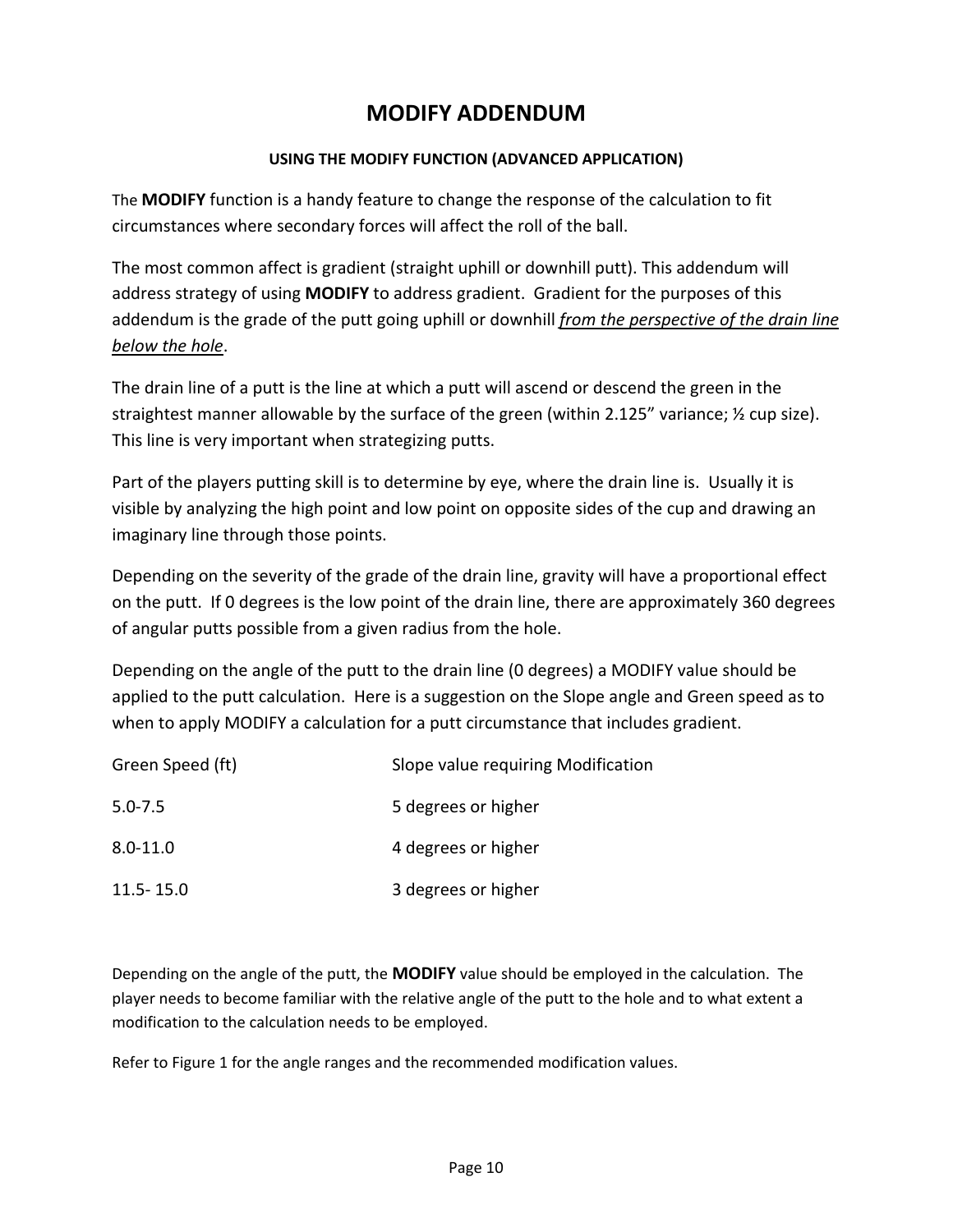

(values can vary depending on conditions)